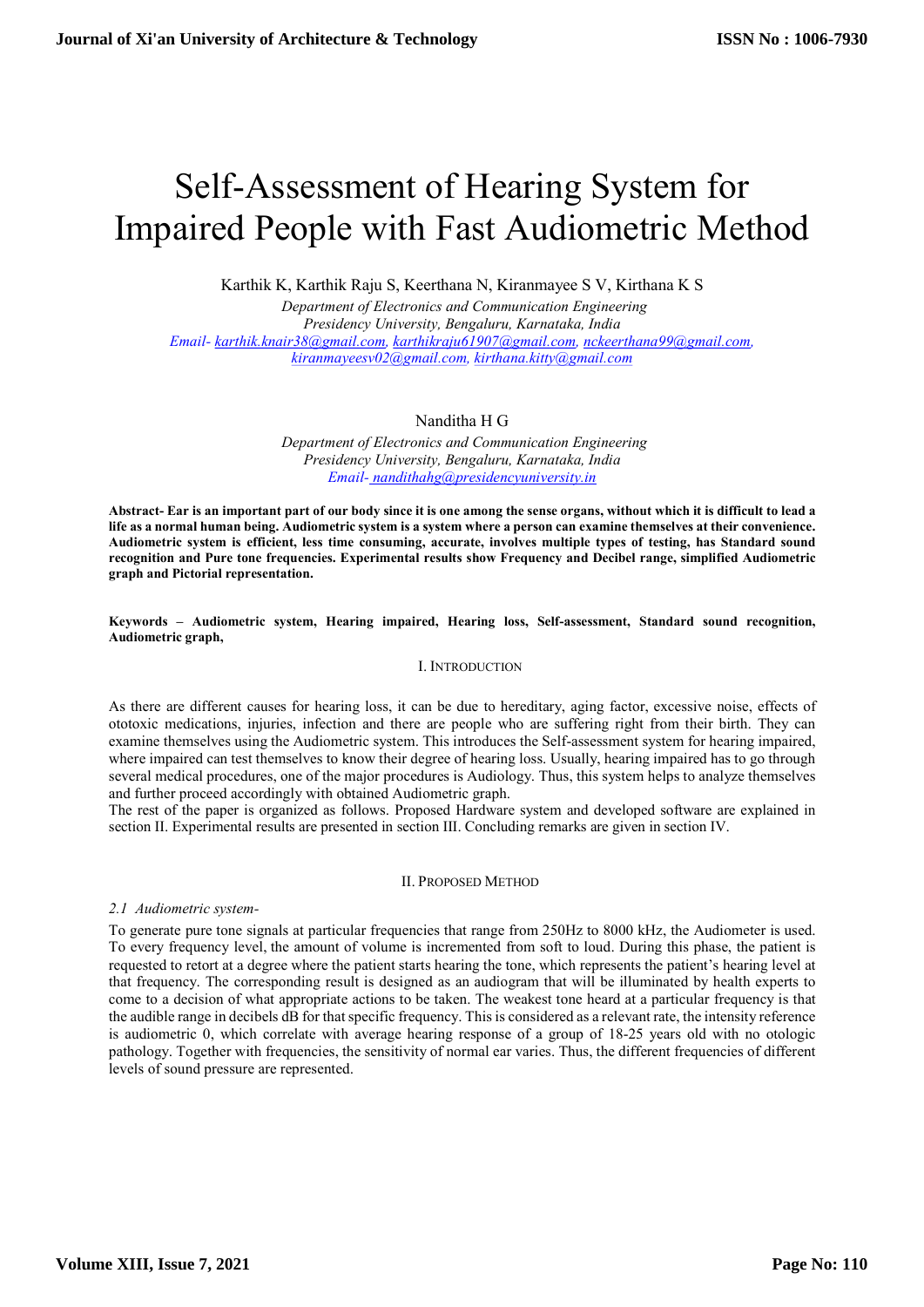

Figure 1. Block diagram of Audiometric System

# 2.2. Hardware Section –

The components used in this project model include Arduino UNO Atmega-32, Node MCU, Knob (potential divider), Female Jack, well-equipped earphones with a good amount of noise cancellation, LCD, Power Supply, Resistor. Software is fed to Arduino to increase the value if the volume is too high. LCD displays the necessary frequency range. And here we use two potentiometers, one for setting the frequency and another to increase the volume or sound. And sending the data to a server by using a WIFI module which is Node MCU and displaying the graph in the Android application.

The hardware section comprises an Arduino where sound frequencies of a certain range are fed to it. The knob is used to tune the volume. Then earphones are connected to the jack, where the sound can be heard by a person. LCD displays the frequencies and decibels where the person can monitor the sound levels. Then by using the WIFI module the frequency is sent to the server to display the graph.



Figure 2. Components used in hardware section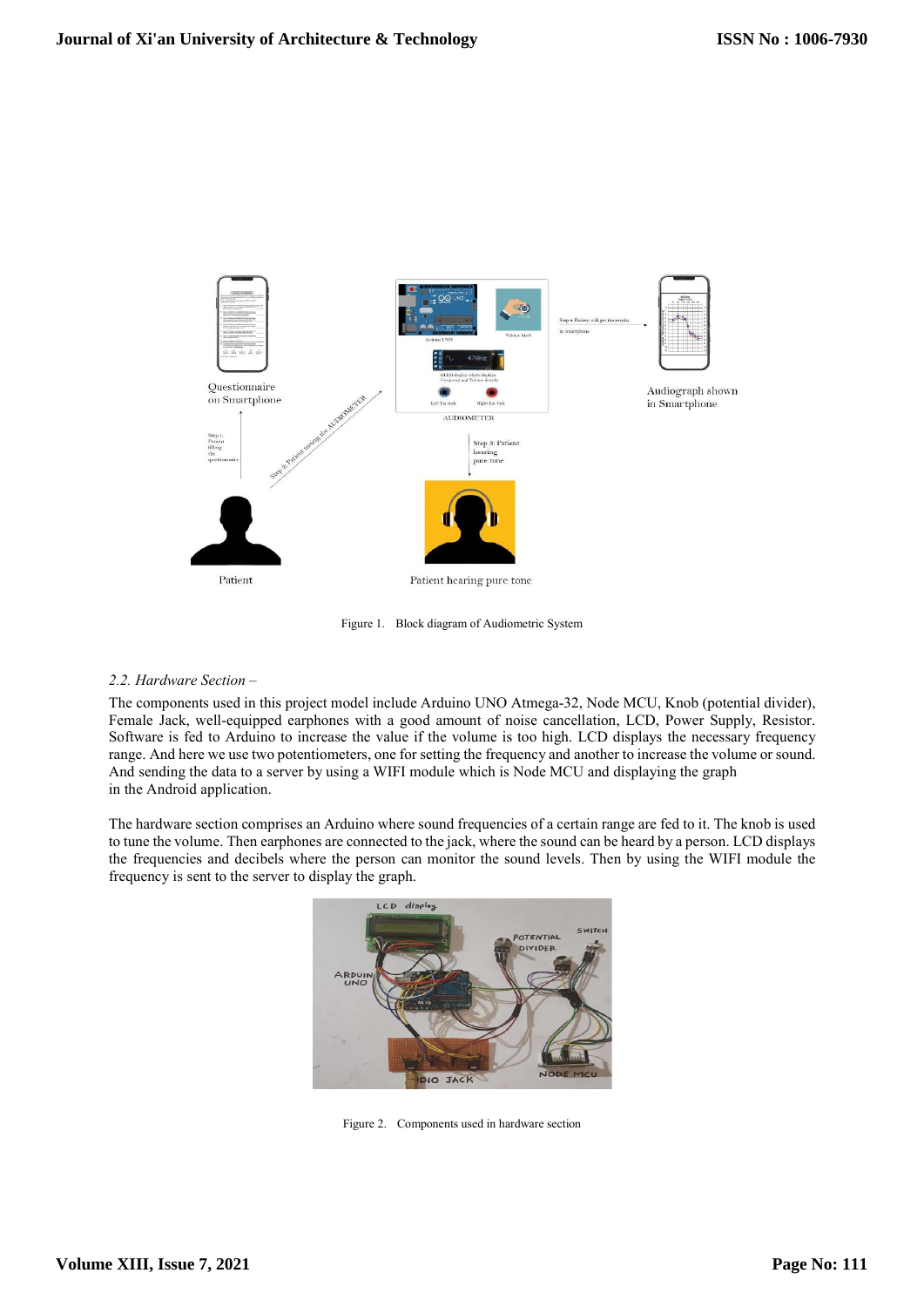### 2.3. Software Section –

The software section comprises of smartphone which has an application that displays questionnaire, user-friendly audio graph, and frequency range.

#### III. EXPERIMENT AND RESULT

The patient needs to fill the questionnaire in the android application where the person will be listing out their previous hearing problem and they'll also be filling their personal details like Name, Contact number, Address, and E-mail ID. Decibel and frequency ranges are displayed in LCD which allows the patient to monitor themselves. When the patient switches on the patient response button, they will be able to see the audiometric graph in the smartphone (android application). After obtaining the audiometric graph, the patient analyses themselves while looking at the pictorial representation. The patient analyses whether hearing capability is normal or is the patient experiencing as light, mild, moderate, moderately severe, severe, or profound hearing loss while looking at the simplified pictorial representation. The patient's information and the problem will be stored on the server for further analysis. The patient is examined to each ear to ensure correctness for the reason that one ear may be worse than the other ear. The pure-tone frequency testing and therefore the bone conduction testing stand almost similar kind of tests. Here, pure-tone testing is being conducted and pure tones are presented to the patient's ear through earphones and therefore the patient responds once they hear the pure-tone frequencies. There remains an oscillator which is employed to tune the frequencies which is how the sound is presented to patient's ear. The oscillator vibrates and directs the pure tone frequencies on to the Cochlea, evading to the outer and the middle ear. In air-conduction testing, an auditory sensation of pure tone is presented via an earphone. In typical audiometric testing, pure tones that range from 250 to 8000 Hz are presented to the listener by headphones or in-ear earphones. Audiometric levels are measured in decibels relative to population normative values (0 dB hearing level (HL). Hearing levels that fall within the 0–20-dB range are considered normal. Hearing loss may be termed as mild hearing loss ranges from 20–40 dB, moderate ranges from 40–60 dB, severe ranges from 60–90 dB, and profound ranges above 90 db. If the patient is suffering from any of the above-mentioned hearing loss except if the result is Normal, we suggest the patient to opt hearing aid or any other alternative method to treat their hearing loss.





 $(a)$  (b)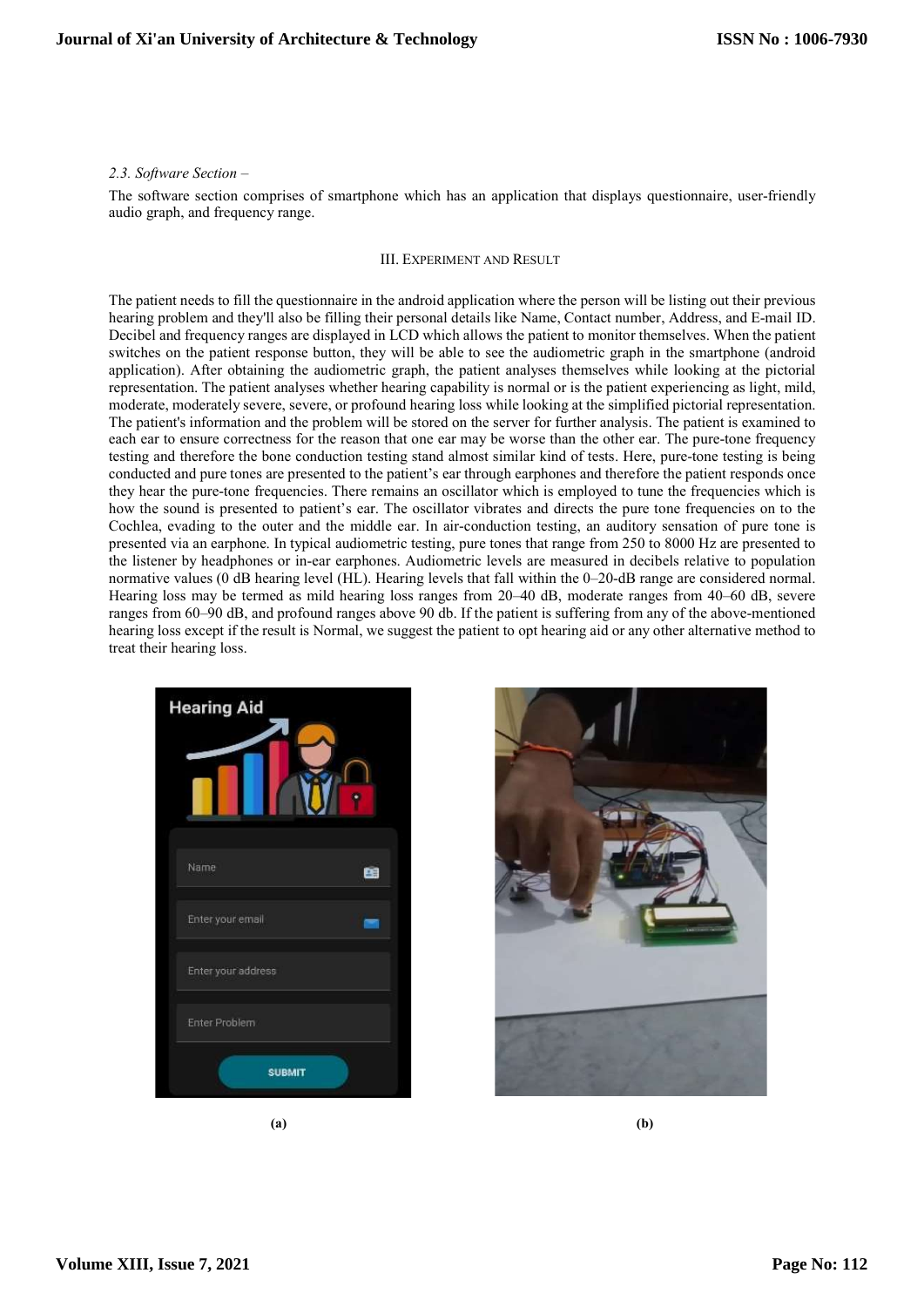

Figure 3. (a) Questionnarie(Patients personal details) (b) Adjusting frequencies and decibels (c) LCD showing the adjusted values (d) Final obtained audiometric graph





Figure 4. (a) LCD display before adjusting the frequency and decibel (b) LCD display after adjusting the frequency and decibel (c) Graph befpre obtaining the output (d) Graph after obtaining the otput